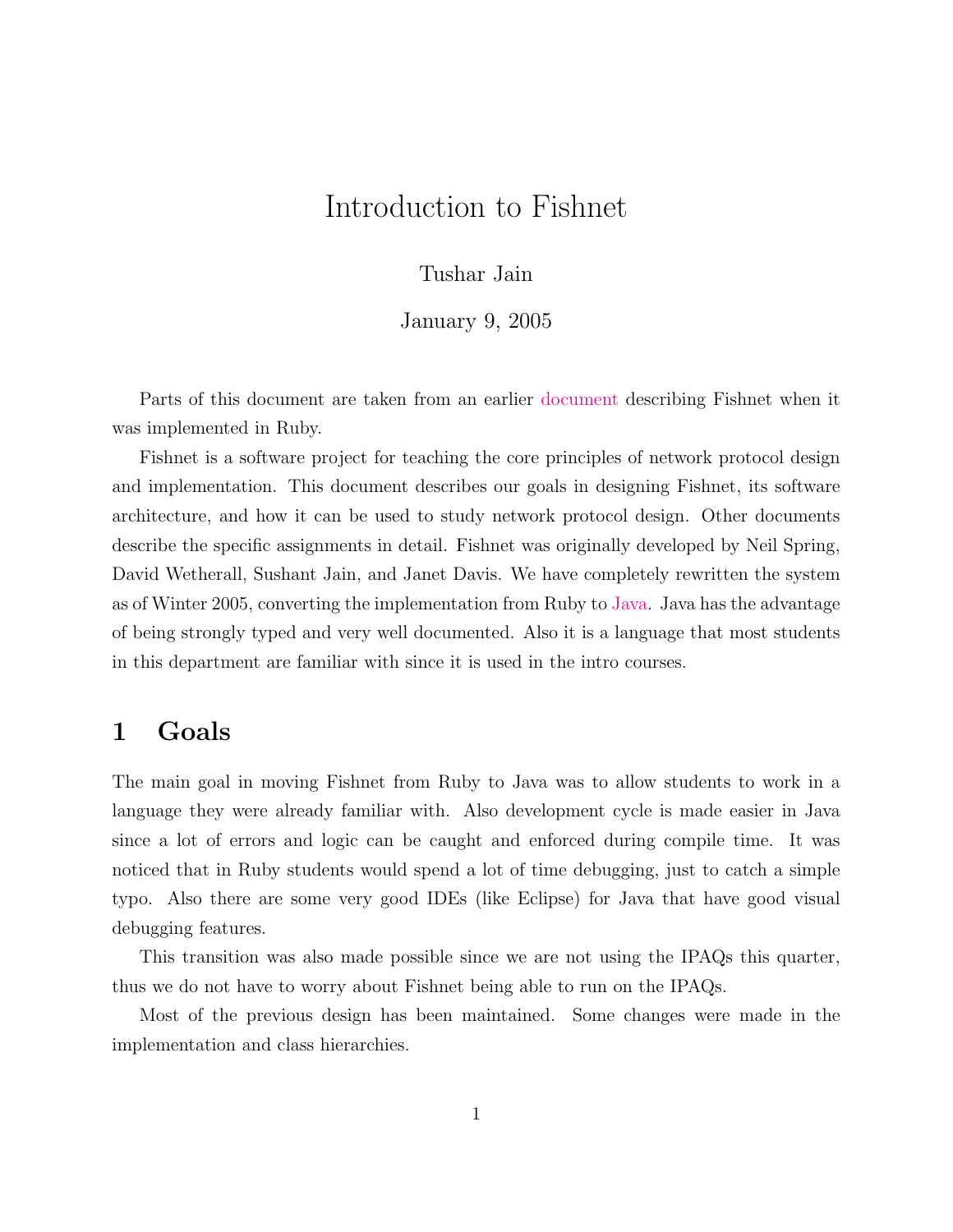Students should read the original Ruby [document](http://www.cs.washington.edu/education/courses/461/04au/fishnet-intro.pdf) referred to earlier. It explains in detail what Fishnet was designed for and what its goals are.

## 2 Fishnet Programs

Fishnet This is the main class implementing the Fishnet programming model. Using command line arguments a simulation or emulation mode is started. This is the main code implementing the Fishnet programming model. In simulation mode (simulate), all nodes run in the same address space, and the simulator switches between them by scheduling and delivering packets between the various nodes. The command line arguments specify the number of nodes to simulate and the fishnet script file to use for interconnecting the nodes. In emulated mode (emulate), fishnet starts a single node that connects to the trawler (see below); the command line arguments specify where to find the trawler and what local port to use to communicate with peer nodes.

Trawler The Trawler manages a Fishnet emulation. A student can run their own Fishnet trawler; in this case, the student would run all of the nodes in the emulation. Note that the trawler and each of the emulated nodes should be started in their own window, to keep the input and output distinct. Once this is working, a student can connect to the shared, coursewide trawler; in this case, students create one or two emulated fishnet nodes (again, in their own window) and demonstrate that their solutions interoperate with the implementations provided by other students (and faculty). The trawler will run indefinitely waiting for nodes to connect to it; students must explicitly kill any trawlers and any emulated nodes that they start, or they too will run forever. A key aspect of the trawler is that you have to pick a port for the trawler to listen for incoming emulated node connections, and another port for every emulated node to listen for incoming packets from other emulated nodes. These ports can be arbitrary numbers between 1K and 64K, as long as they don't conflict with other ports that are in use on the same machine. In general, many of the ports less than 1024 are in active use by the host operating system, e.g., for receiving normal Internet packets for such services as email, so you want to pick port numbers higher than that. If you happen to pick a port that is already in use, you'll get back an error message and you can try again with a different number. Note that the trawler assigns each emulated node its own unique fishnet address. This is equivalent to the Internet' s DHCP protocol. In simulation mode,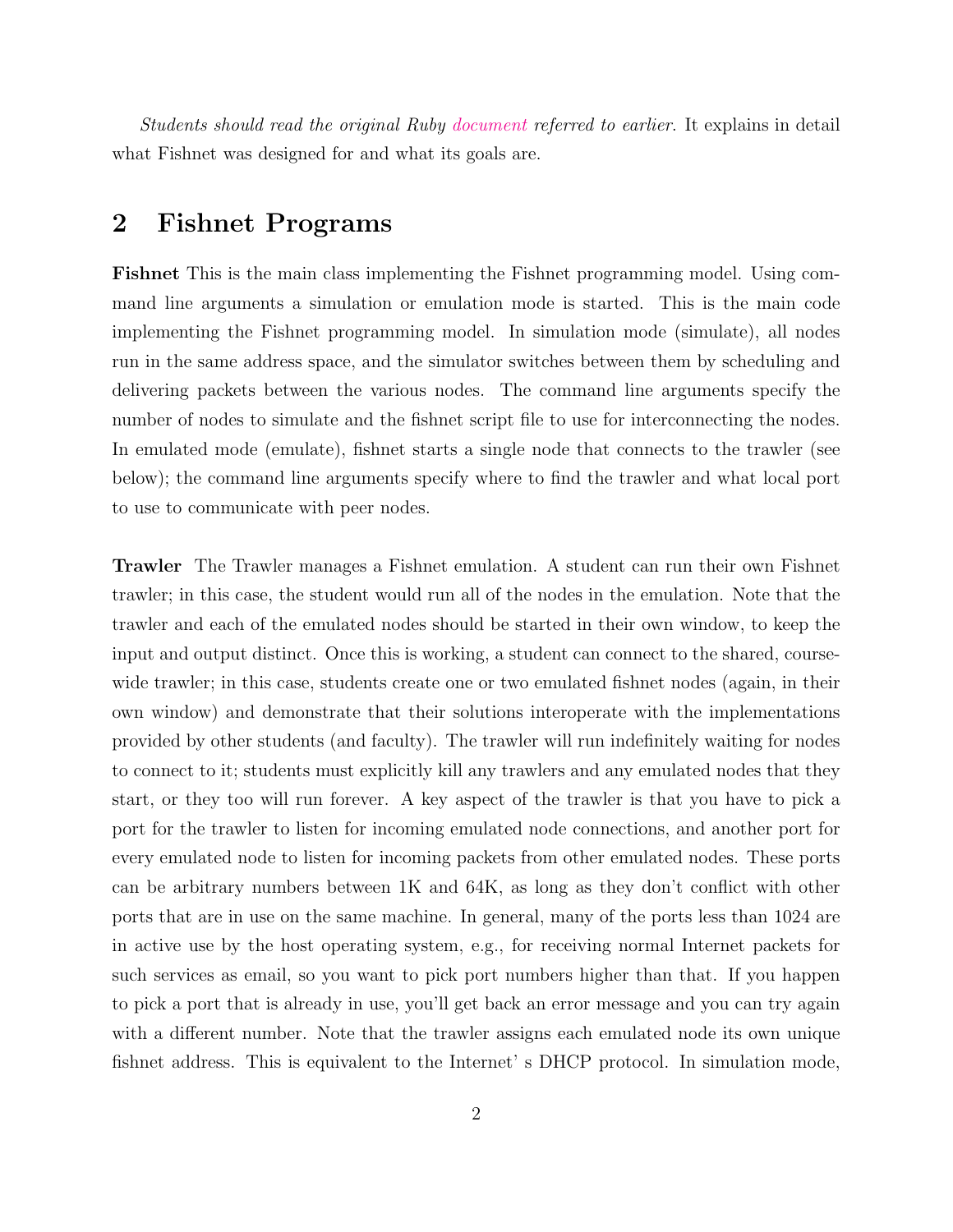the simulator assigns each node a unique fishnet address.

topogen.rb This utility generates sample topology files under command line control. The generated topology files are in the format expected by the Fishnet Simulator and Trawler. Note that an emulated Fishnet node does not control its topology; the trawler specifies which nodes are neighbors.

### 3 Fishnet Files

The distribution has three groups of files. In the scripts/ directory you will find scripts and topology files for using with the Fishnet simulator and emulator. Files with .fish extensions are scripts for use with the simulator, and files with .topo extensions are topology files for use with the emulator. In the proj/ directory, you will find the files implementing the network protocol code that runs on Fishnet. These files are modifiable by students. In the lib/ directory, you will find the files implementing the Fishnet runtime environment supporting student network protocol code. These files should NOT be modified by students. In particular, we are likely to need to provide updated versions of these files to support later assignments, fix bugs, etc, and so any changes you make will need to be remade to other versions. Further, any changes to files in lib/ may prevent your code from interoperating with that of other student groups. However, students should read and understand the code in the lib/ directory, as it will be useful during debugging. It is ok to add temporary debug messages into these files, if that helps track down the source of a problem. In general, though, students should limit their changes to the files in proj/.

### Classes in Proj

- Node This is the code that students write to implement a protocol ona single node. This class uses methods defined in the Manager abstract class to talk to the network. The code in this class should not know whether it is running inside a simulation or as a seperate node in an emulation.
- PingRequest A simple helper class to store information about pings needed by Node. You do not have to continue using this class. It is provided merely to implement the example ping functionality. You are free to reimplement that as you see fit.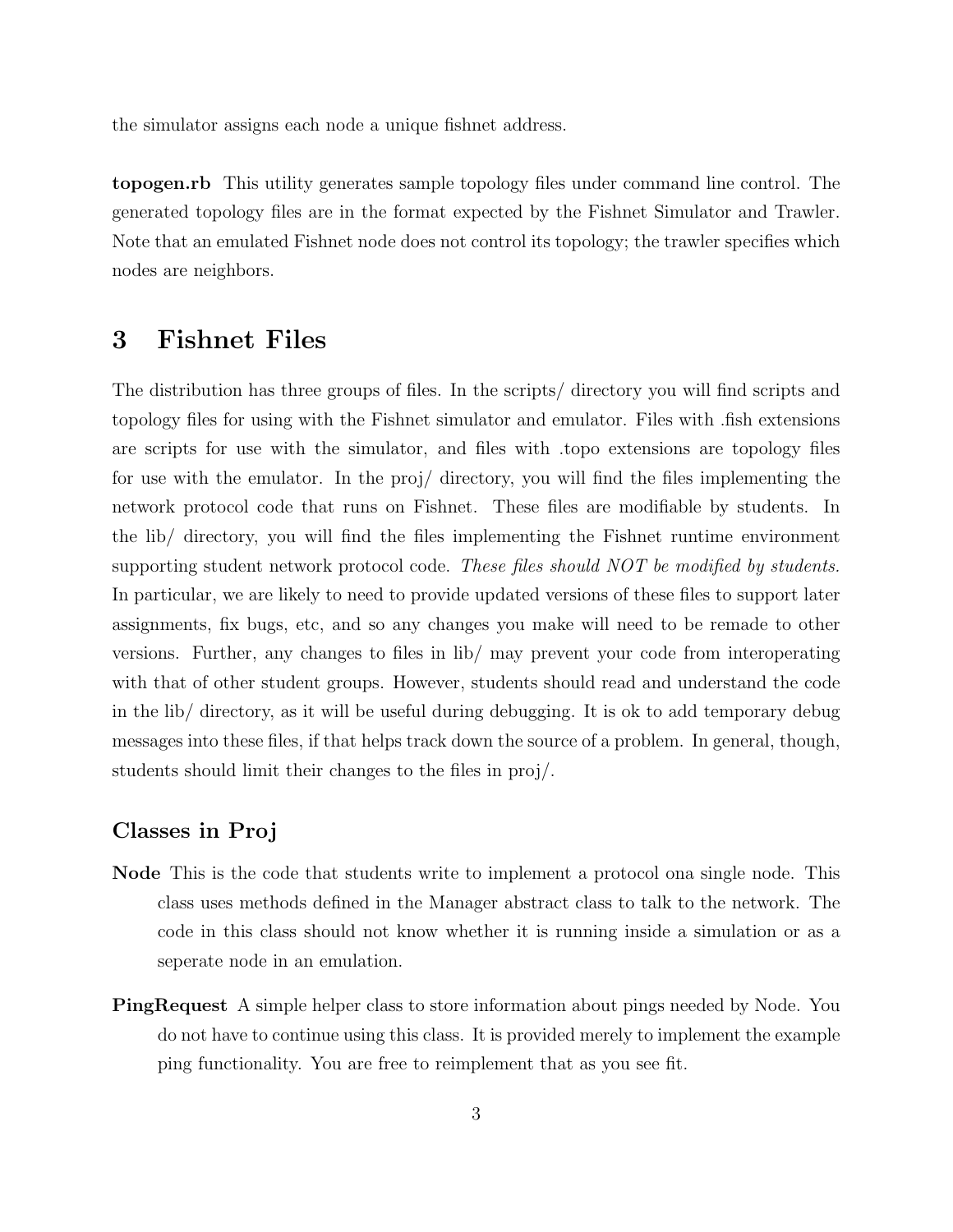#### Classes in Lib

Described here are the classes that the students need to be aware of in order to expand the functionality of the Node class.

- Manager This is the abstract class that the Node uses to talk to the network and use to add timers.
- Packet This class defines the headers for a packet that is sent across the network. It provides method to pack and unpack itself.
- LinkState This class defines the headers for a Link State packet. It also knows how to pack and unpack itself. Students do not have to worry about this class till assignment 2.
- Transport This class defines the headers for a Transport packet. It also knows how to pack and unpack itself. Students do not have to worry about this class till assignment 3.
- Protocol This class defines the various protocols recognized by Fishnet.
- Callback This class provides a way to create callbacks in Java. There is already an addTimer method in the Node class that shows how to use this class to create a callback.
- Utility Provides some useful general purpose functions. Specifically there are two methods that convert Strings to byte arrays and vice-versa, using ASCI encoding. Students might find these helpful.

### 4 How To Compile And Run

There is a Makefile provided to simply the compilation step. This Makefile has only been tested with the version of make on attu. There is no guanrantee that it will work with make on different systems. Thus, the javac command to use is below:

javac lib/\*.java proj/\*.java

This assumes the command is run from the directory right above the lib/ and proj/ directories. This assumption is made for all commands described below.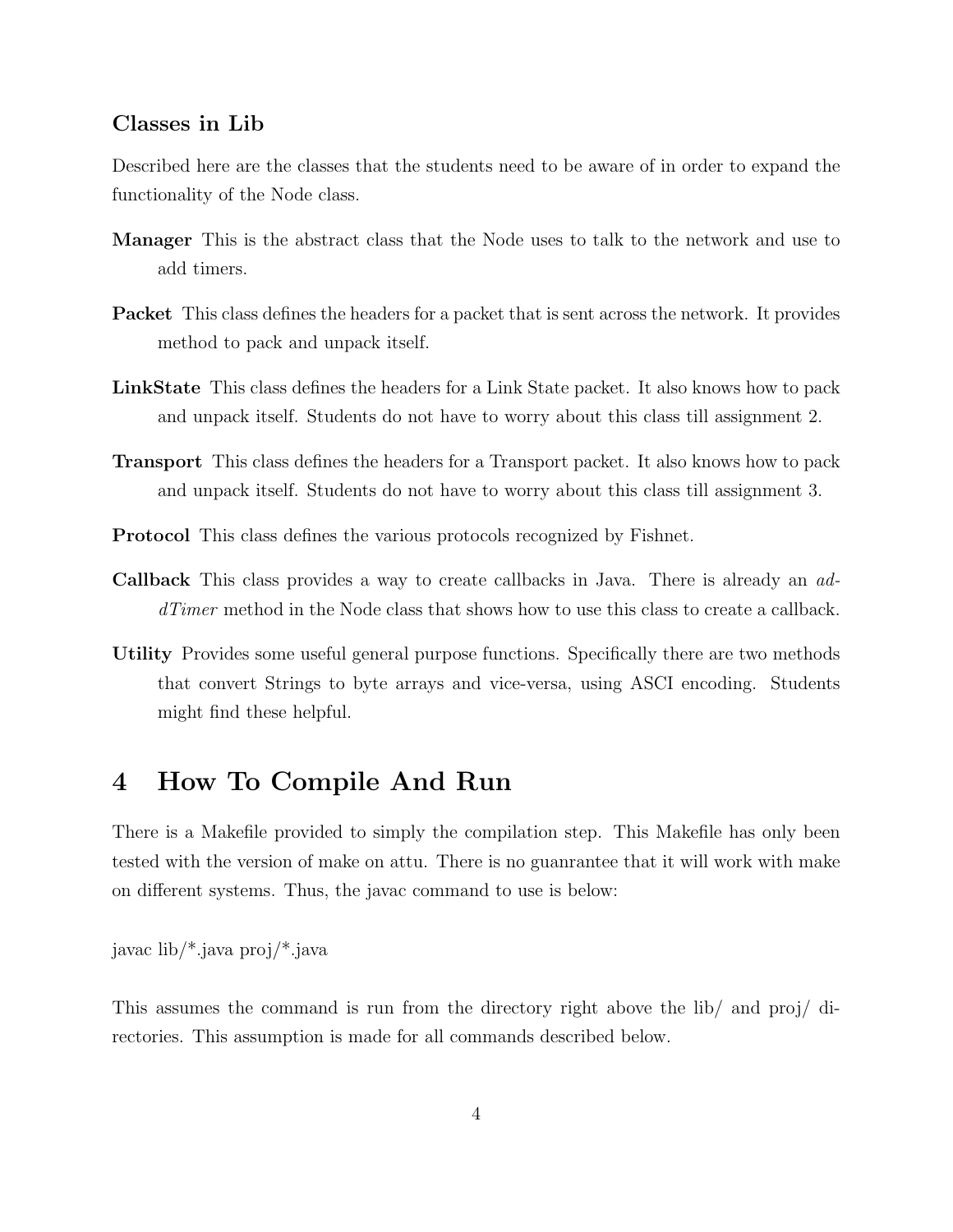There are two perl scripts provided as wrappers over the java calls to run Fishnet and Trawler.

fishnet.pl Usage: perl fishnet.pl [arguments to Fishnet]

You can run fishnet.pl without any arguments to get a description of the arguments that can be provided to Fishnet. Alternatively the java command to run Fishnet is: java -cp lib/:proj/ Fishnet [args] Note: In Windows replace the : with ;

trawler.pl Usage: perl trawler.pl [arguments to Trawler] You can run trawler.pl without any arguments to get a description of the arguments that can be provided to Trawler. Alternatively the java command to run Trawler is:

java -cp lib/:proj/ Trawler [args]

Note: In Windows replace the : with ;

## 5 An Example: Ping

In order to test out the various parts of Fishnet, we implemented a simple "hello world" program on Fishnet. This code takes keyboard commands, and sends the text to the specified node (e.g., the command "5 Hi there" will send the text "Hi there" in a packet to node 5). The receiving node then copies the contents of the incoming packet into a response packet sent back to the source. This implements a version of the Internet's "ping" protocol used to check that a remote host is alive try man ping and see [RFC 792 Internet Control Message](http://www.rfceditor.org/rfc.html) [Protocol](http://www.rfceditor.org/rfc.html) The "ping " example illustrates the various entry points to send messages and establish wakeup calls, as well as the various upcall entries into student code to start a node, to receive a packet, to receive keyboard input, and to be woken up after a timer expires. Note that the node software is provided its fishnet address in Node::start; this allows your code to be generic whether the fishnet address is specified on the command line or provided dynamically.

### 6 Getting Started

Here is a quick guide to getting started: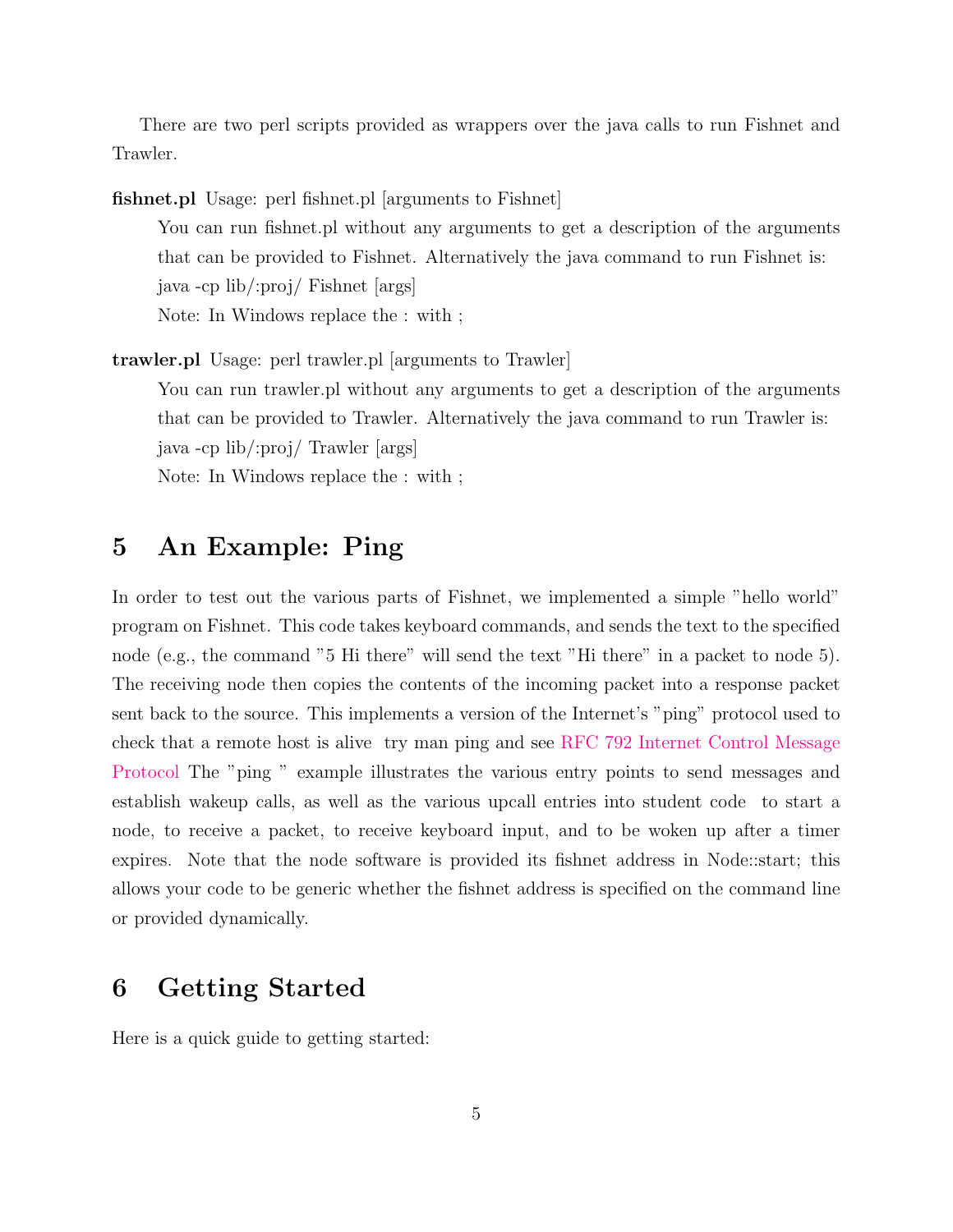- 1. Download the Fishnet source from the course website. The downloaded file should be named something like fishnet-1.1.tar.gz
- 2. Run tar -xzvf fishnet-1.1.tar.gz to unpack the Fishnet source
- 3. Change to the directory fishnet-1.1
- 4. Type make, to compile the code.

5. To run a simple example with ping in the simulator, type the following:

perl fishnet.pl simulate 2 scripts/pingtest.fish

This sets up a network with two nodes connected to each other. At time 10, the first node pings the second node.

- 6. To try out ping in the emulator, do the following (Linux and OS X only):
	- Open three new terminals.
	- In terminal 1 type,

perl trawler.pl 8888 scripts/three.topo

• In terminal 2, type

perl fishnet.pl emulate localhost 8888 10000

You should see a line like the following, which tells you that this node has the address 0:

Node 0 started.

- In terminal 3, type perl fishnet.pl emulate localhost 8888 10001 0 Hello World!
- You should see text in terminal 2 showing that a ping was received and a reply was sent. In terminal 3, you should see text showing that a ping was sent and a reply was received, ending with the following text:

Ping reply from 0: "Hello world!"

• Type exit in terminals 2 and 3 to quit the Fishnet nodes. In the first terminal, type ˆC to quit the trawler.